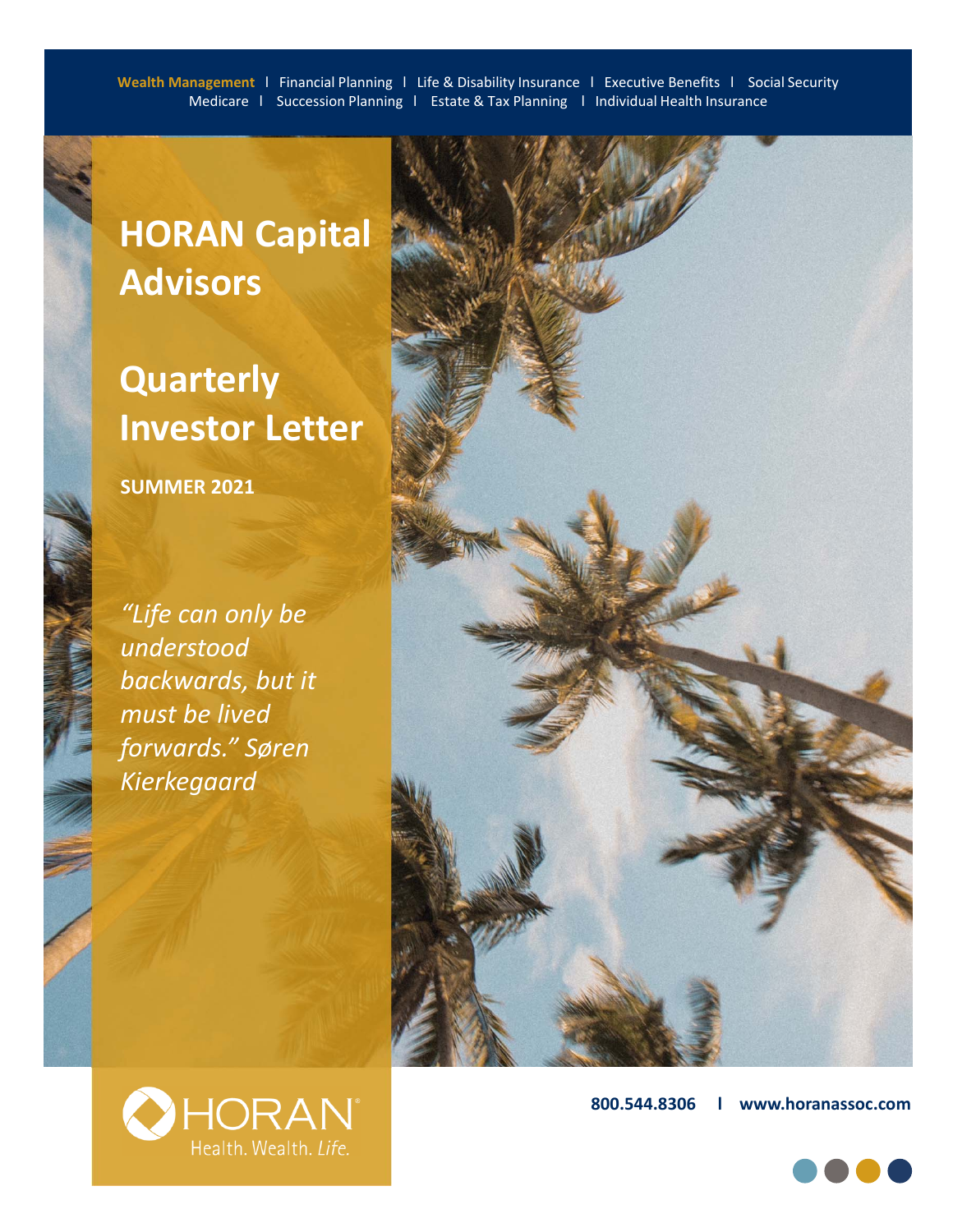#### **Double Nickel**

The first quarter of last year seems a distant memory, fading with the equity market recovery since the pandemic swoon. **As the right chart** shows, the S&P 500 Index has been up for five straight quarters. More impressive is the fact each quarterly return has been greater than 5%. This is only the second time this has occurred; the other time was in the 1953/1954 period. Ryan Detrick, Chief Market Strategist for LPL Financial noted in the next four quarters following the 1953/1954 period the S&P 500 Index returned 26.4%.

There are many studies supporting the adage that strength begets strength and certainly the last five quarters may portend further strength ahead. Positive economic data and corporate earnings strength provide a strong backdrop for continuing good equity market performance in the second half of this year. But using history as a guide, the market is unlikely to move higher in a straight line. Since 1980 the S&P 500 Index has averaged a 14.3% intra‐year pullback while still generating positive returns in 31 of those 41 years. So far this year, the largest pullback has been only 4%, occurring in both early March and early May.

Contributing to the stock market's strength is the rebound in corporate earnings. **This chart shows** the return attribution for the S&P 500 and the market's total return this year has been driven by the growth in earnings as seen by the blue shading on the chart. Although the market's valuation remains elevated, the price earnings ratio for the market has actually contracted slightly this year and has been a detractor from overall market returns.

#### **Broadening Asset Class Performance**

In the second quarter investors continued to experience better returns in asset classes other than just the S&P 500 Index. The bar chart on the next page shows the S&P 500 Real Estate Sector Index generated the best return in the second quarter, up 13.1%, compared to the other asset classes shown.



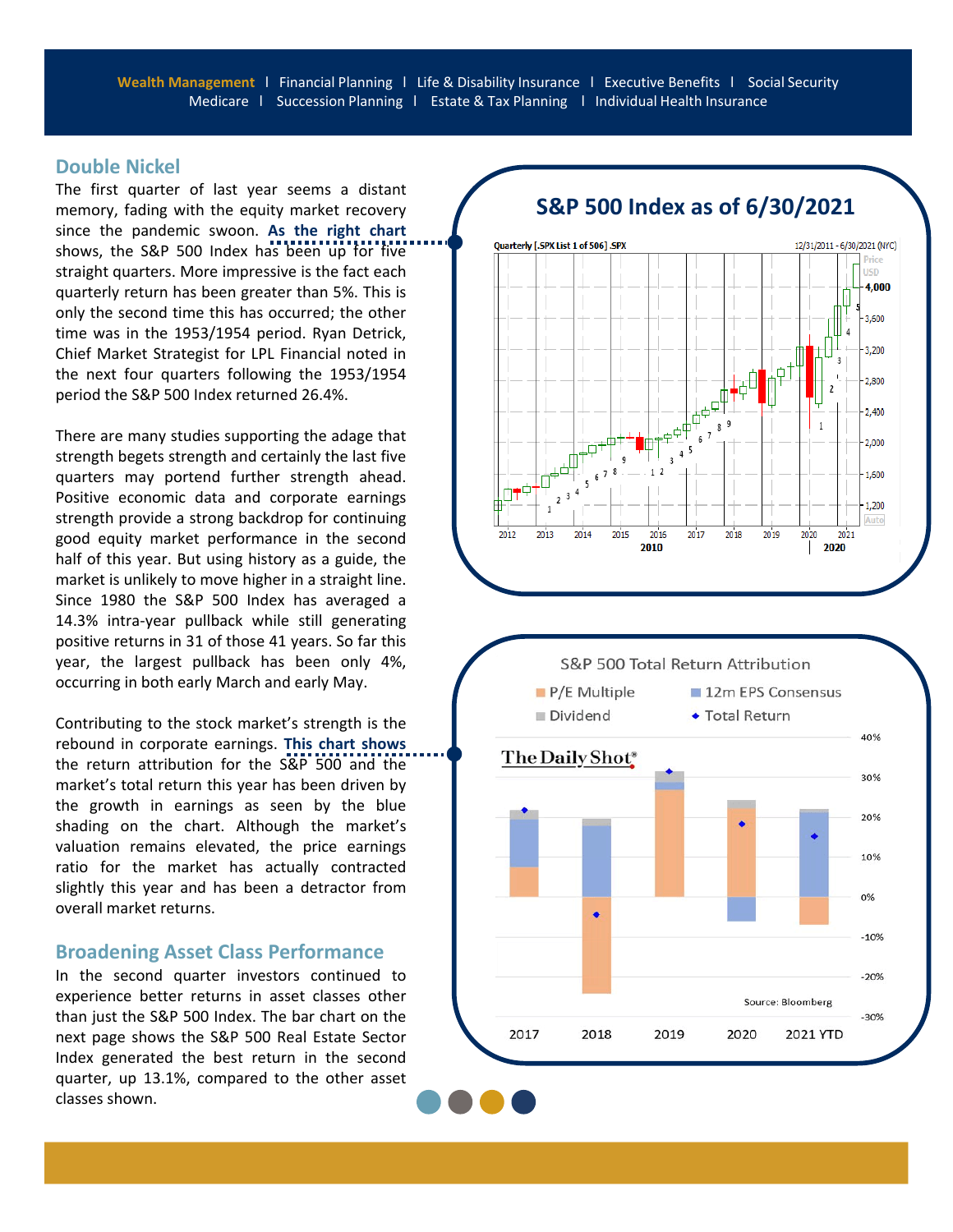

#### **Increased Demand and Shortages**

In the second half of last year, consumer spending was restricted due to the shutdowns instituted to contain the spread of the Covid‐19 virus. As more state economies opened this year, consumers seemed to go on a spending spree to satisfy some pent‐up demand. **The middle** chart shows personal consumption expenditures, which represents personal outlays, remains elevated at a year over year rate of increase of 18.9%. This increased demand, along with lower inventory levels, is resulting in shortages of products in some product categories. **The**

**last chart shows the record low inventory**

to sales ratio for a few of these product categories. Contributing to the low inventory levels is reduced supply in components that go into finishing some products. For example, a reduced supply of semiconductor chips is preventing auto manufacturers from completing production of cars and trucks. A part of the supply issue results from reduced manufacturing during the height of the pandemic. As economies reopened, spending resumed with a vengeance as consumers spent some of their stockpiled savings.

The real estate sector index is comprised of the 29 REITs in the S&P 500 Index. These 29 REITs cover a broad segment of the public real estate market, such as malls, cell towers, hotels, etc. As the economy improves, these so-called 'open up' stocks are attracting investors' attention. Also noteworthy is the strong performance in the quarter for some of the mega cap technology stocks. Our clients own three of the top four performing mega caps, i.e., Alphabet, Microsoft and Apple. In the quarter, fixed income returns improved with interest rates mostly declining. For the year, the 10‐year U.S. Treasury yield peaked on March 31<sup>st</sup> at 1.74%. At the close of the second quarter the 10‐year Treasury yield equaled 1.47%. This 27-basis point decline during the quarter translated into positive returns for some fixed income asset classes.

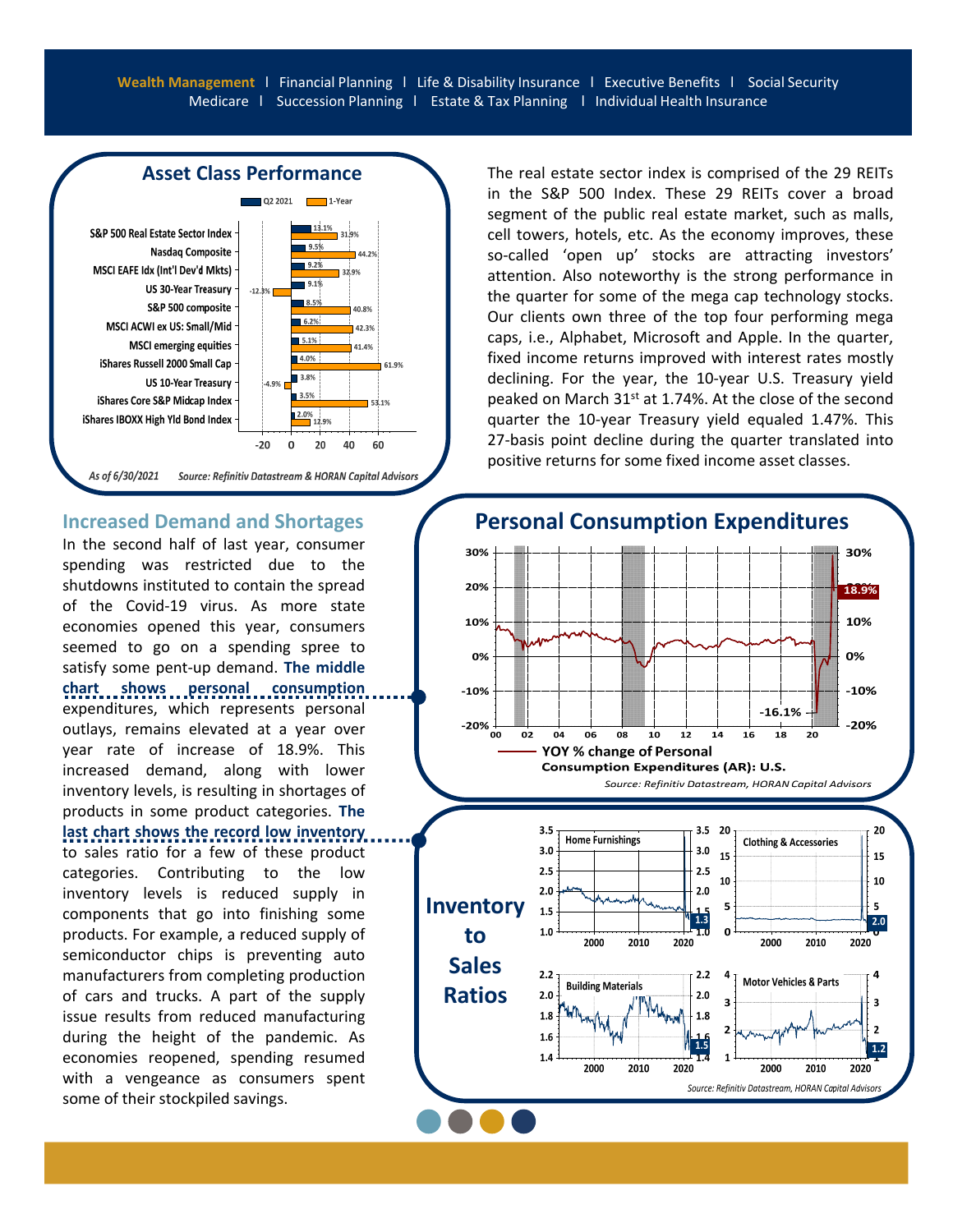## **Inflation Station?**

Turn on any financial news network in the first half of 2021 and you are almost sure to find a segment discussing the inflation environment. To sum up the current inflation debate, there appears to be two camps: those who believe the US is headed for years of higher inflation and those who view higher inflation as transitory. In fairness to both views, only time will tell. However, we can look to current inflation data to pit these claims against one another.

April of 2021 gave us our first glimpse of higher inflation data. April's Headline Consumer Price Index (CPI) showed urban consumers faced a 4.2% (3% excluding volatile food and energy prices) year‐over‐year increase in the basket of goods tracked. However, further inspection of the data is required for an accurate conclusion for this one data point. When looking at components, energy prices showed the largest percentage gain, up 25.1% (+49% jump in gasoline) year-overyear. Keep in mind the time period for comparison. Energy prices decreased dramatically in the February to June 2020 period due to a dramatic decrease in demand during the pandemic (no travel, industrial production dropping off, etc.). The second largest percentage increase was in used car and truck prices (+21% year-over-year). Airline fares jumped 9.6% for the measured period.

May of 2021 showed a continuation of CPI gains. Year-over-year CPI for all items rose 5% (3.8% ex-food and energy). Looking to components, a continuation of used car and truck price gains, energy prices, and airline fares moved the needle higher.

In our view, CPI is largely being driven higher by short-term issues. The previous section of this newsletter highlights the supply/demand imbalance being experienced in many parts of the economy. Housing, autos, energy prices, and even airline fares are being driven higher as supply struggles to meet demand. The bond market is also anticipating inflation data to normalize. **The below chart shows the bond market's** 5‐year inflation expectation. Current inflation is tracking higher. However, the bond market continues to price in medium-term inflation that is more moderate. While no guarantee, the bond market's inflation expectations have typically been an indicator of future inflation rates.



### **International Markets**

Just as the recovery has been uneven across sectors of the US market, the global equity recovery has been lopsided across geographies. The US equity market has been the best performer since the market low in March 2020 while developed international stocks and emerging markets stocks have posted strong returns but lagged the US. With similar vaccination rates, revenue growth and earnings growth metrics, one may wonder why the disparity in performance. One reason for this would be the sector weightings of US based indices versus international indices. It is no secret that the Technology and Social Media giants of the world were big beneficiaries of the "stay at home" orders enacted around the globe. Most of these companies reside in the United States in the Information Technology and Communication Services sectors.